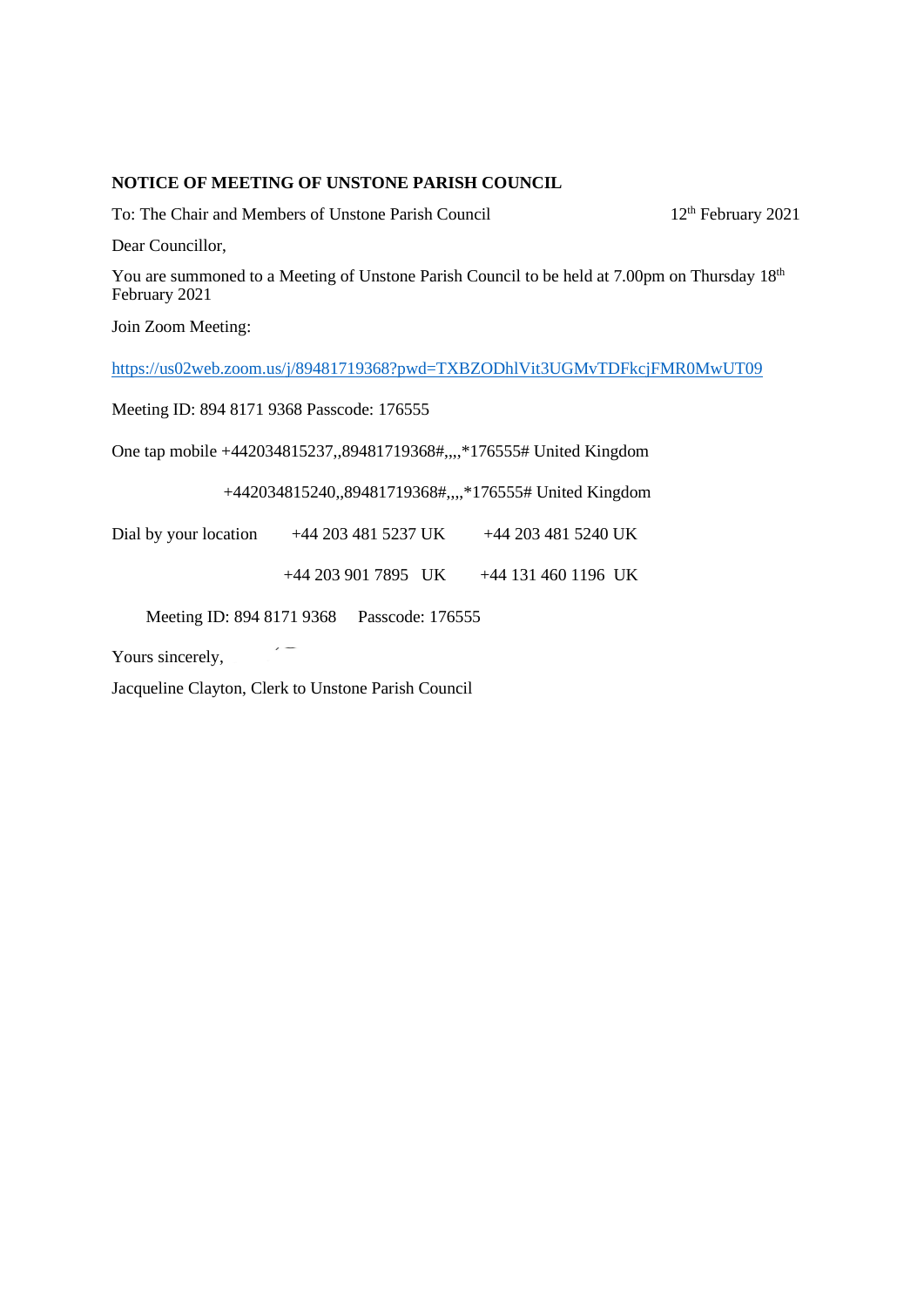**Table of Contents** 

| 1  |                                                                                                            |
|----|------------------------------------------------------------------------------------------------------------|
| 2  |                                                                                                            |
| 3  |                                                                                                            |
| 4  | To confirm the Minutes of the Council Meeting held on 21 <sup>st</sup> January 2021----------------------3 |
| 5  | To decide if any items on the Agenda are confidential that the public should withdraw. ----3               |
| 6  |                                                                                                            |
| 7  |                                                                                                            |
| 8  |                                                                                                            |
| 9  |                                                                                                            |
| 10 |                                                                                                            |
| 11 |                                                                                                            |
| 12 |                                                                                                            |
| 13 |                                                                                                            |
| 14 |                                                                                                            |
|    | 14.1                                                                                                       |
| 15 |                                                                                                            |
| 16 |                                                                                                            |
| 17 |                                                                                                            |
| 18 |                                                                                                            |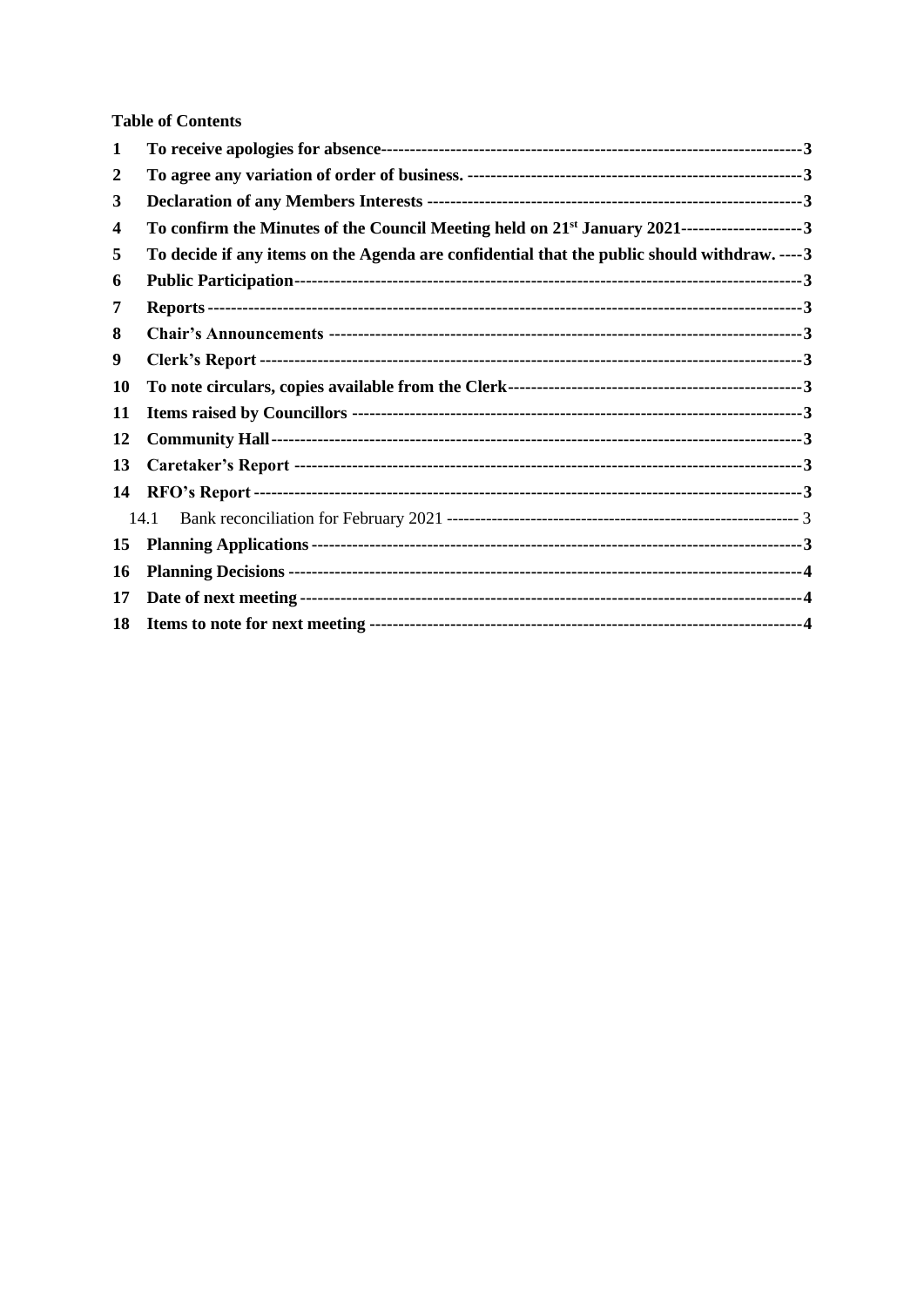## **AGENDA**

<span id="page-2-12"></span><span id="page-2-11"></span><span id="page-2-10"></span><span id="page-2-9"></span><span id="page-2-8"></span><span id="page-2-7"></span><span id="page-2-6"></span><span id="page-2-5"></span><span id="page-2-4"></span><span id="page-2-3"></span><span id="page-2-2"></span><span id="page-2-1"></span><span id="page-2-0"></span>

|                |                 | Non Confidential Items                                                                                                                                                                                                                                                                                                                                                                                                                                      |
|----------------|-----------------|-------------------------------------------------------------------------------------------------------------------------------------------------------------------------------------------------------------------------------------------------------------------------------------------------------------------------------------------------------------------------------------------------------------------------------------------------------------|
| $\mathbf{1}$   |                 | To receive apologies for absence                                                                                                                                                                                                                                                                                                                                                                                                                            |
| 2              |                 | To agree any variation of order of business.                                                                                                                                                                                                                                                                                                                                                                                                                |
| 3              |                 | Declaration of any Members Interests                                                                                                                                                                                                                                                                                                                                                                                                                        |
| $\overline{4}$ |                 | To confirm the Minutes of the Council Meeting held on 2021                                                                                                                                                                                                                                                                                                                                                                                                  |
| 5              |                 | To decide if any items on the Agenda are confidential that the public should withdraw.                                                                                                                                                                                                                                                                                                                                                                      |
| 6              |                 | <b>Public Participation</b>                                                                                                                                                                                                                                                                                                                                                                                                                                 |
| 7              | a)              | Police Report                                                                                                                                                                                                                                                                                                                                                                                                                                               |
|                | b)              | Report of the County Council & District Council Member                                                                                                                                                                                                                                                                                                                                                                                                      |
| 8              |                 | Chair's Announcements                                                                                                                                                                                                                                                                                                                                                                                                                                       |
|                |                 |                                                                                                                                                                                                                                                                                                                                                                                                                                                             |
| 9              |                 | Clerk's Report                                                                                                                                                                                                                                                                                                                                                                                                                                              |
| 10             |                 | To note circulars, copies available from the Clerk                                                                                                                                                                                                                                                                                                                                                                                                          |
|                |                 |                                                                                                                                                                                                                                                                                                                                                                                                                                                             |
| 11             |                 | Items raised by Councillors                                                                                                                                                                                                                                                                                                                                                                                                                                 |
|                | $\cdot$ 1       | Cllr Vacancy update                                                                                                                                                                                                                                                                                                                                                                                                                                         |
|                | $\cdot$ .2      | Whittington Lane Park plans update                                                                                                                                                                                                                                                                                                                                                                                                                          |
|                | $\cdot$ 3       | UPC Parish Plan update                                                                                                                                                                                                                                                                                                                                                                                                                                      |
|                | $.4\,$          | To consider request for a dog bin at Apperknowle                                                                                                                                                                                                                                                                                                                                                                                                            |
|                | .5              | To approve 20/21 DTC Cemetery payment                                                                                                                                                                                                                                                                                                                                                                                                                       |
|                | .6              | To approve moving the Dog Bin at Whittington Lane Park                                                                                                                                                                                                                                                                                                                                                                                                      |
| 12             |                 | <b>Community Hall</b>                                                                                                                                                                                                                                                                                                                                                                                                                                       |
|                | $\cdot$ 1       | Community Hall security                                                                                                                                                                                                                                                                                                                                                                                                                                     |
| 13             | $\cdot$         | Caretaker's Report                                                                                                                                                                                                                                                                                                                                                                                                                                          |
|                | $\overline{.2}$ | Sharman Park Gate ROSPA update                                                                                                                                                                                                                                                                                                                                                                                                                              |
|                |                 |                                                                                                                                                                                                                                                                                                                                                                                                                                                             |
| 14             | $\cdot$         | RFO's Report                                                                                                                                                                                                                                                                                                                                                                                                                                                |
|                | $\overline{.2}$ | Bank reconciliation for February 2021                                                                                                                                                                                                                                                                                                                                                                                                                       |
| 15             | $\cdot$         | <b>Planning Applications</b><br>20/01241/DISCON   Application to discharge conditions 4 (construction layout) and 13 (Coal<br>Mining investigation) pursuant of application 20/00635/FL   Summerley Farm Summerley Lower<br>Road Apperknowle Dronfield S18 4BB                                                                                                                                                                                              |
|                | $\cdot$ .2      | 20/01306/DISCON   Application to discharge conditions 3 (Finished land contours), 4 (Planting<br>and seeding schedule), 5 (Biodiversity enhancements), 6 (Landscape and ecological management<br>plan), 8 (Tree and hedgerow protection measures), 11 (Access, footpath link and drainage), 13<br>(Parking and turning area) and 17 (litter picking and waste management) pursuant of<br>19/00577/FL   Land South Of Cricket Ground High Street Apperknowle |
|                | .3              | 20/01135/FL   Application for the retention of a retaining wall and tarmac driveway   Barrack<br>House Barrack Road Apperknowle Dronfield S18 4AU                                                                                                                                                                                                                                                                                                           |
|                |                 |                                                                                                                                                                                                                                                                                                                                                                                                                                                             |